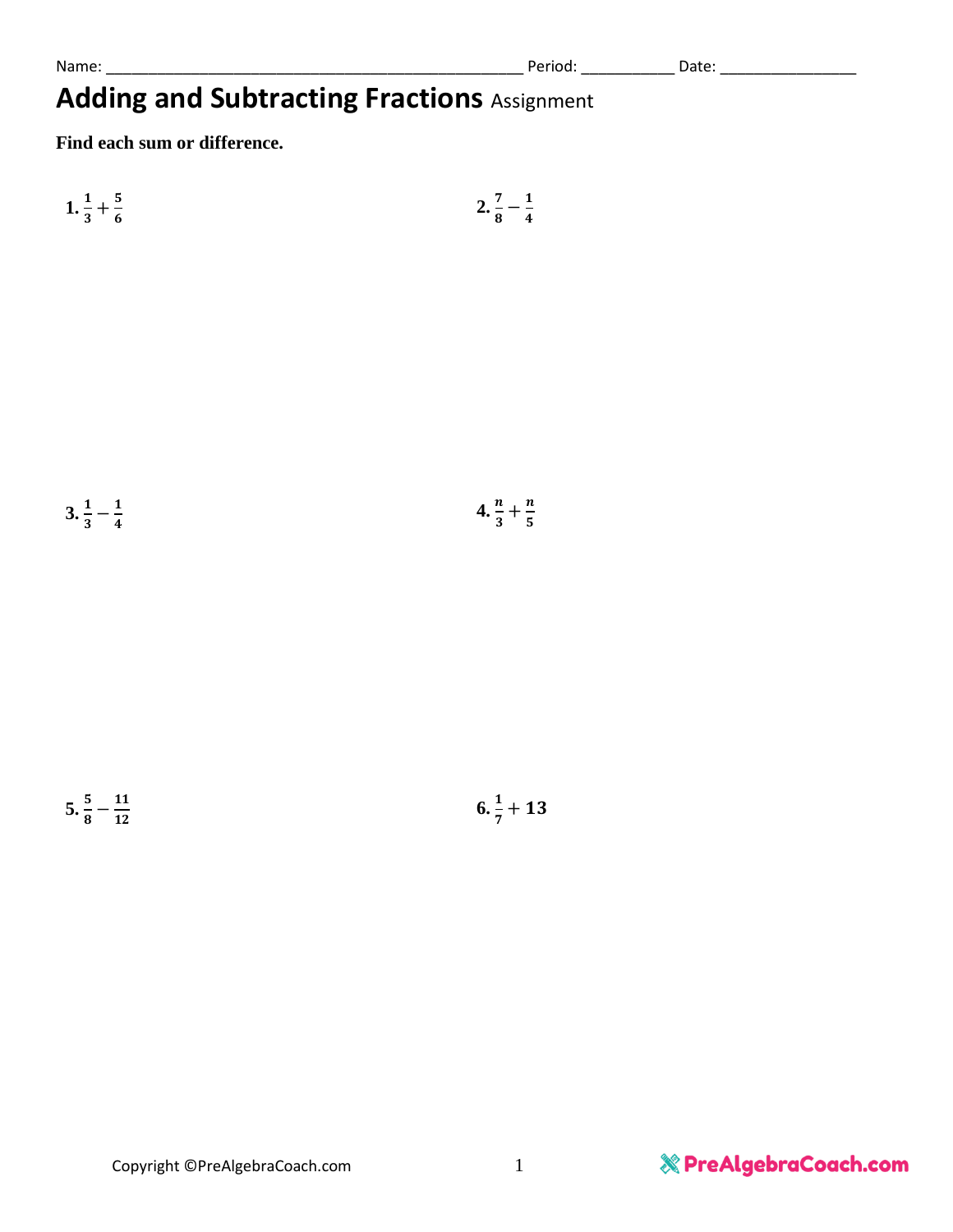## **Adding and Subtracting Fractions** Assignment

**Find each sum or difference using mental math.**

|  |                                                 |  | $2\frac{4}{-1} - \frac{13}{-1} - \frac{3}{-1}$ |  |
|--|-------------------------------------------------|--|------------------------------------------------|--|
|  | 1. $\frac{1}{16} + \frac{7}{16} + \frac{8}{16}$ |  | $\frac{2}{20} - \frac{1}{20} - \frac{1}{20}$   |  |

|  | $3.\frac{3}{12} + \frac{9}{12} + \frac{5}{12} + \frac{7}{12}$ |  | $\blacksquare$ | 2 3 |  |
|--|---------------------------------------------------------------|--|----------------|-----|--|
|  | $12 \t12 \t17 \t17$                                           |  | 25 25 25       |     |  |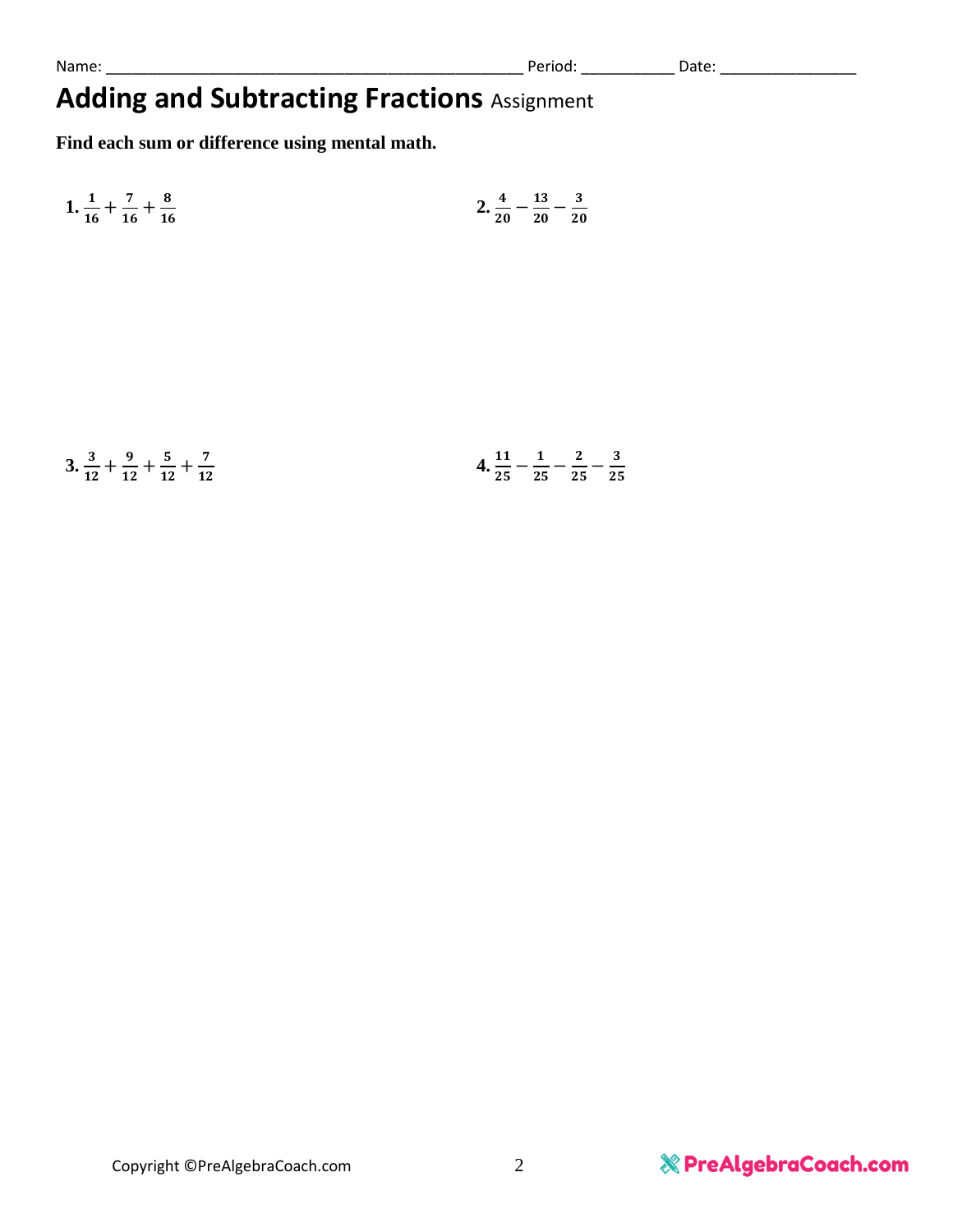# **Adding and Subtracting Fractions** Assignment

#### **Answers**

**Find each sum or difference.**

$$
1. \frac{1}{3} + \frac{5}{6} \hspace{1.5cm} 2. \frac{7}{8}
$$

 **LCM of 3 and 6 is 6.**

$$
\frac{1}{3} + \frac{5}{6} = \frac{1(2) + 5(1)}{6}
$$

$$
\frac{2+5}{6} = \frac{7}{6}
$$

$$
\frac{1}{3} + \frac{5}{6} = \frac{7}{6}
$$

$$
3 \cdot \frac{1}{3} - \frac{1}{4}
$$

 $-\frac{1}{4}$  $\frac{1}{4}$ 

 **LCM of 8 and 4 is 8.**

$$
\frac{7}{8} - \frac{1}{4} = \frac{7(1) - 2(1)}{8}
$$

$$
\frac{7 - 2}{8} = \frac{5}{8}
$$

$$
\frac{7}{8} - \frac{1}{4} = \frac{5}{8}
$$

$$
4. \frac{n}{3} + \frac{n}{5}
$$

 **LCM** of 3 and 5 is  $3 \times 5 = 15$ .

 $\frac{n}{5} = \frac{n(5)+n(3)}{15}$ 15

15

 $\boldsymbol{n}$  $\frac{n}{3}+\frac{n}{5}$ 

 $\overline{\boldsymbol{n}}$  $\frac{n}{3} + \frac{n}{5}$ 

 $5n+3n$ 

 $\frac{n+3n}{15}=\frac{8n}{15}$ 

 $\frac{n}{5} = \frac{8n}{15}$ **15** 

 **LCM** of 3 and 4 is  $3 \times 4 = 12$ .

- $\mathbf{1}$  $\frac{1}{3}-\frac{1}{4}$  $\frac{1}{4} = \frac{1(4)-1(3)}{12}$ **12**  $4-3$  $\frac{1-3}{12} = \frac{1}{12}$ 12  $\mathbf{1}$  $\frac{1}{3}-\frac{1}{4}$  $\frac{1}{4} = \frac{1}{12}$ <u>12</u>
- $5.\frac{5}{8}-\frac{11}{12}$  $\frac{11}{12}$

 $6.\frac{1}{7} + 13$ 

#### **LCM of 8 and 12 is .**

 **LCM of 7 and 1 is .**

| $11 - 5(3)-11(2)$<br>5.<br>24<br>8<br>12 | $\frac{1}{7}+13=\frac{1(1)+13(7)}{7}$ |
|------------------------------------------|---------------------------------------|
| $15 - 22 - 7$<br>24<br>24                | $1 + 91$<br>92<br>7<br>7              |
| $-7$<br>12                               | $-4$ $13 = \frac{92}{7}$              |

### & PreAlgebraCoach.com